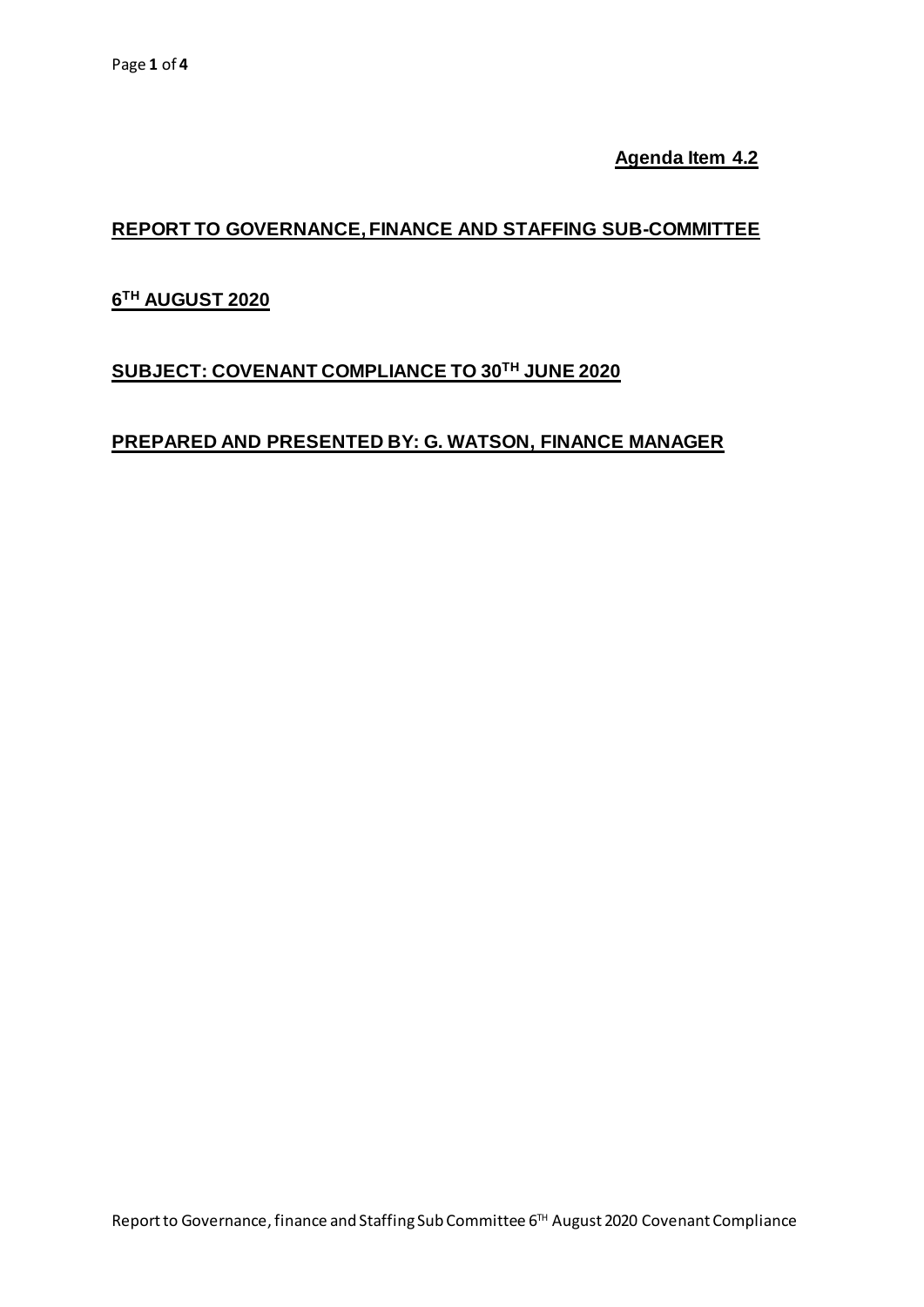This report informs the Management Committee of the Associations compliance with our banking covenants, as set out in our loan agreements with the Triodos Bank.

A Covenant is a condition of a loan that lender uses to monitor a borrower's performance during the period covered by the loan. The covenants are detailed in the attached papers.

Yorkhill Housing Association Ltd is complying with all of its loan covenants with Triodos Bank as at 30<sup>th</sup> June 2020.

The Management Committee is asked to note the Association's compliance with its banking covenants to 30<sup>th</sup> June 2020.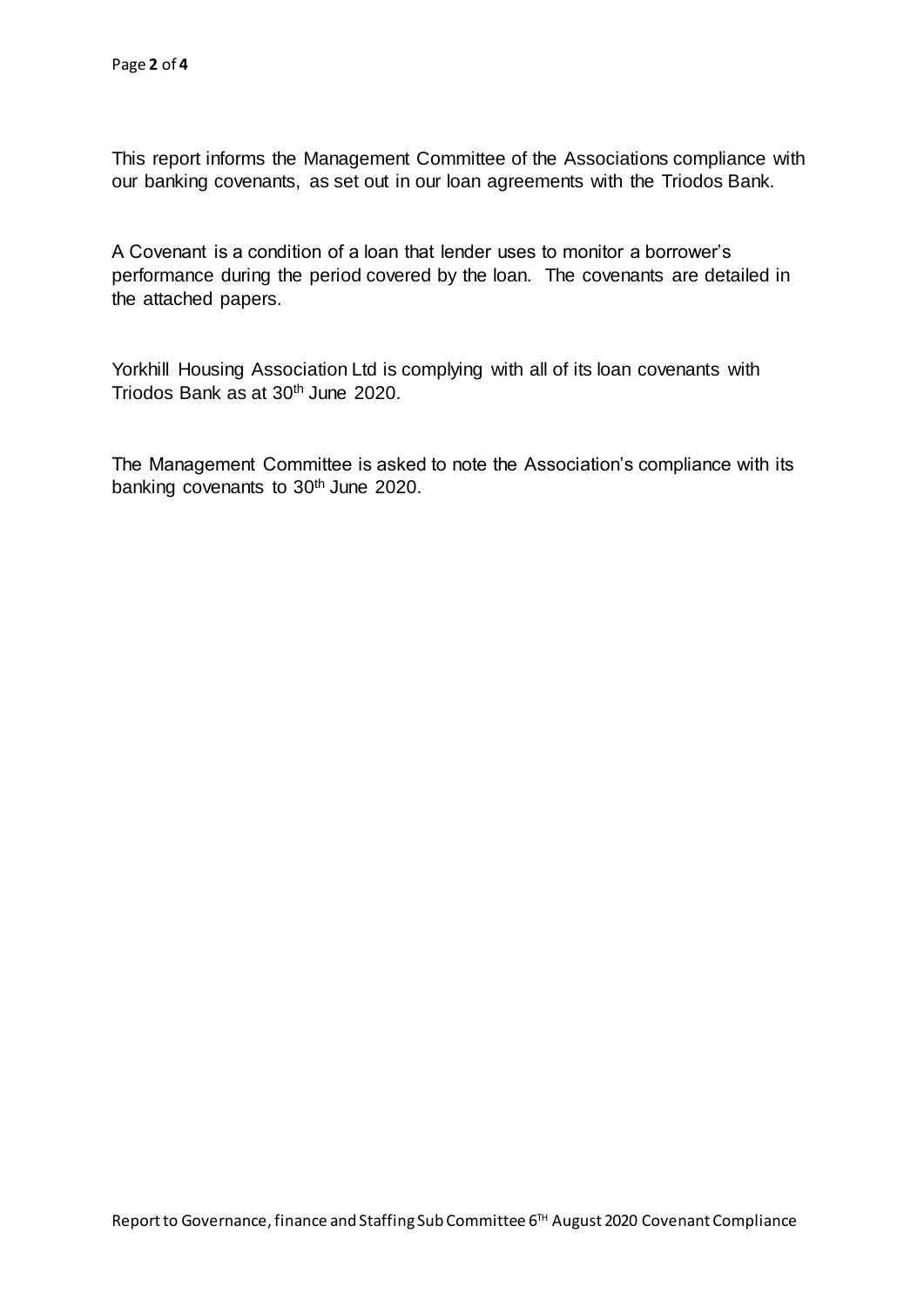### **TRIODOS LOAN COVENANT REPORT**

#### **Triodos Covenants at 30th June 2020**

The Association will satisfy the loan covenants with Triodos as at 30.06.20.

#### **1. Interest Cover**

The interest cover ratio is the measure of the Association`s ability to meet its interest payments:

| <b>Operating Surplus</b>                                | 97,965     |
|---------------------------------------------------------|------------|
| Add back depreciation of housing properties             | 120,573    |
| Add back gain/deduct loss on disposals of properties    | 0          |
| Deduct amortisation of public sector grant              | $-73,250$  |
| Deduct any payment made in year towards Pension deficit | $-23,783$  |
| <b>Adjusted Operating Surplus</b>                       | 121,505    |
| Interest Payable                                        | 7,829      |
| Interest Receivable                                     | $-362$     |
| Net Interest payable                                    | 7,467      |
| Interest Cover                                          | 16.27      |
| Covenant                                                | 1.1        |
| Covenant satisfied                                      | <b>YES</b> |

#### **2. Debt Service Cover**

The debt service coverage ratio is the ration of cash available for debt servicing to interest, principal and lease:

| <b>Adjusted Operating Surplus</b> | 121,505 |
|-----------------------------------|---------|
| Net Interest Paid                 | 7,729   |